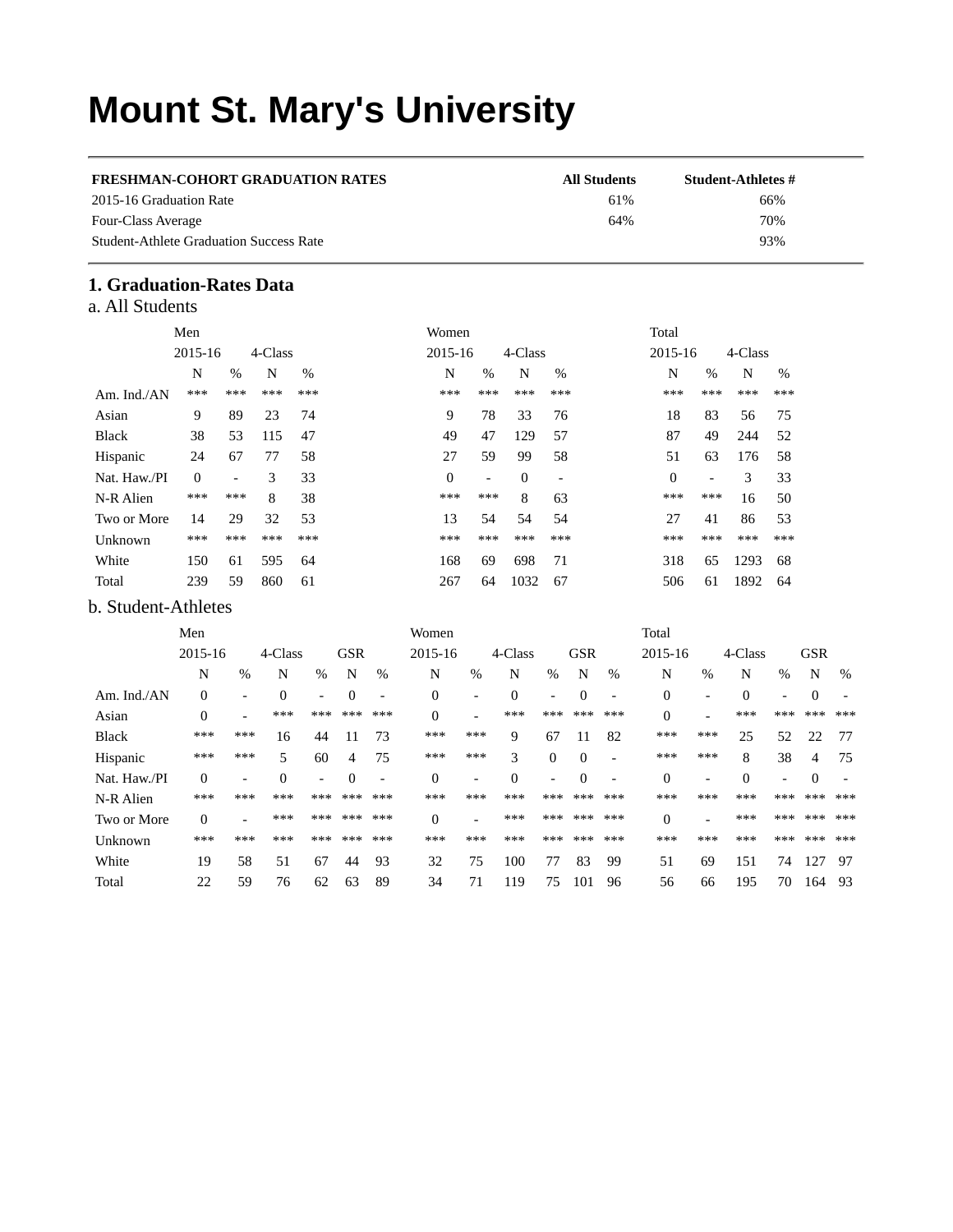# c. Student-Athletes by Sport Category

| <b>Baseball</b> |                          |                              |                          | <b>Men's Basketball</b> |                          |                          |         |                          | Men's CC/Track   |                          |                          |                          |
|-----------------|--------------------------|------------------------------|--------------------------|-------------------------|--------------------------|--------------------------|---------|--------------------------|------------------|--------------------------|--------------------------|--------------------------|
| %N              |                          |                              |                          | $% -N$                  |                          | %N                       |         |                          |                  |                          |                          |                          |
|                 |                          | 2015-16 4-Class GSR          |                          |                         | 2015-16 4-Class GSR      |                          |         |                          |                  | 2015-16 4-Class GSR      |                          |                          |
| Am. Ind./AN     |                          |                              |                          | Am. Ind./AN             |                          |                          |         |                          | Am. Ind./AN      |                          |                          |                          |
| Asian           |                          |                              |                          | Asian                   |                          | $\overline{a}$           |         |                          | Asian            |                          |                          |                          |
| <b>Black</b>    |                          |                              |                          | <b>Black</b>            |                          | $45-c$                   | $75-b$  |                          | <b>Black</b>     |                          | $40-a$                   | 67-a                     |
| Hispanic        |                          |                              |                          | Hispanic                |                          |                          |         |                          | Hispanic         | $100-a$                  | $60-a$                   | 75-a                     |
| Nat. Haw./PI    |                          |                              |                          | Nat. Haw./PI            | $\overline{\phantom{0}}$ |                          |         |                          | Nat. Haw./PI     | L,                       | L,                       |                          |
| N-R Alien       |                          |                              |                          | N-R Alien               | 0-a                      | $50-a$                   | $100-a$ |                          | N-R Alien        |                          |                          |                          |
| Two or More     |                          |                              |                          | Two or More             | $\overline{\phantom{a}}$ |                          |         |                          | Two or More      | $\overline{\phantom{a}}$ | $100-a$                  | 100-a                    |
| Unknown         |                          |                              |                          | Unknown                 |                          |                          |         |                          | Unknown          | $100-a$                  | $100-a$                  | $100-a$                  |
| White           | $57-b$                   | 58-е                         | $89-d$                   | White                   | $\overline{\phantom{a}}$ | 100-a 100-a              |         |                          | White            | $75-a$                   | $88-b$                   | $100-b$                  |
| Total           | $57-b$                   | 58-е                         | $89-d$                   | Total                   | 0-a                      | $50-c$                   | $80-b$  |                          | Total            | $83-b$                   | $70-d$                   | $88-d$                   |
|                 | <b>Football</b>          |                              |                          |                         | <b>Men's Other</b>       |                          |         |                          |                  |                          |                          |                          |
|                 | %N                       |                              |                          |                         | %N                       |                          |         |                          |                  |                          |                          |                          |
|                 |                          | 2015-16 4-Class GSR          |                          |                         | 2015-16 4-Class GSR      |                          |         |                          |                  |                          |                          |                          |
| Am. Ind./AN     |                          |                              |                          | Am. Ind./AN             |                          |                          |         |                          |                  |                          |                          |                          |
| Asian           |                          |                              |                          | Asian                   |                          |                          |         |                          |                  |                          |                          |                          |
| <b>Black</b>    |                          |                              |                          | <b>Black</b>            |                          |                          |         |                          |                  |                          |                          |                          |
| Hispanic        |                          |                              |                          | Hispanic                |                          |                          |         |                          |                  |                          |                          |                          |
| Nat. Haw./PI    |                          |                              |                          | Nat. Haw./PI            |                          |                          |         |                          |                  |                          |                          |                          |
| N-R Alien       |                          |                              |                          | N-R Alien               |                          |                          | $100-a$ |                          |                  |                          |                          |                          |
| Two or More     |                          |                              |                          | Two or More             |                          |                          |         |                          |                  |                          |                          |                          |
| Unknown         |                          |                              |                          | Unknown                 | $\overline{a}$           |                          |         |                          |                  |                          |                          |                          |
| White           |                          |                              |                          | White                   | $50-b$                   | $67-d$                   | $94-d$  |                          |                  |                          |                          |                          |
| Total           |                          |                              |                          | Total                   | $50-b$                   | $67-d$                   | $94-d$  |                          |                  |                          |                          |                          |
|                 |                          | <b>Women's Basketball</b>    |                          |                         | <b>Women's CC/Track</b>  |                          |         |                          |                  | <b>Women's Other</b>     |                          |                          |
|                 | %N                       |                              |                          |                         | %N                       |                          |         |                          |                  | %N                       |                          |                          |
|                 | 2015-16                  | 4-Class                      | GSR                      |                         | 2015-16                  | 4-Class                  |         | GSR                      |                  | 2015-16 4-Class GSR      |                          |                          |
| Am. Ind./ $AN$  |                          |                              | $\overline{\phantom{a}}$ | Am. Ind./AN -           |                          |                          |         |                          | Am. Ind. $/AN -$ |                          |                          |                          |
| Asian           |                          | $\qquad \qquad \blacksquare$ | $\overline{\phantom{a}}$ | Asian                   |                          |                          |         |                          | Asian            |                          | $100-a$                  | $100-a$                  |
| <b>Black</b>    | $\overline{\phantom{a}}$ | $33-a$                       | 75-a                     | <b>Black</b>            | 0-a                      | $80-a$                   |         | $80-a$                   | <b>Black</b>     | $\overline{a}$           | $100-a$                  | $100-a$                  |
| Hispanic        | $\overline{\phantom{a}}$ | $\overline{\phantom{a}}$     | $\overline{\phantom{a}}$ | Hispanic                | $\overline{\phantom{a}}$ | $\overline{a}$           |         | $\overline{\phantom{0}}$ | Hispanic         | $\overline{\phantom{a}}$ | 0-a                      | $\overline{\phantom{a}}$ |
| Nat. Haw./PI    |                          | $\qquad \qquad -$            | $\overline{\phantom{a}}$ | Nat. Haw./PI -          |                          |                          |         |                          | Nat. Haw./PI -   |                          |                          |                          |
| N-R Alien       |                          | $100-a$                      | $100-a$                  | N-R Alien               |                          |                          |         |                          | N-R Alien        |                          |                          |                          |
| Two or More     | $\overline{\phantom{0}}$ | $100-a$                      | $100-a$                  | Two or More -           |                          | $\overline{\phantom{0}}$ |         | $\qquad \qquad -$        | Two or More -    |                          | $\overline{\phantom{0}}$ |                          |
| Unknown         | $\overline{\phantom{0}}$ | $\omega$                     | $\omega_{\rm c}$         | Unknown                 | $\overline{\phantom{a}}$ | $100-a$                  |         | $100-a$                  | Unknown          | $0-a$                    | 0-a                      | 0-a                      |
| White           | $50-a$                   | 83-b                         | $100-a$                  | White                   | $100-a$                  | $93-c$                   |         | $100-c$                  | White            | 72-е                     | 74-е                     | 98-е                     |
| Total           | $50-a$                   | $75-c$                       | $92-c$                   | Total                   | $83-b$                   | $90-d$                   |         | $95-d$                   | Total            | 69-е                     | $71-e$                   | $97 - e$                 |

Values for N (a. 1-5, b. 6-10, c. 11-15, d. 16-20, e. greater than 20)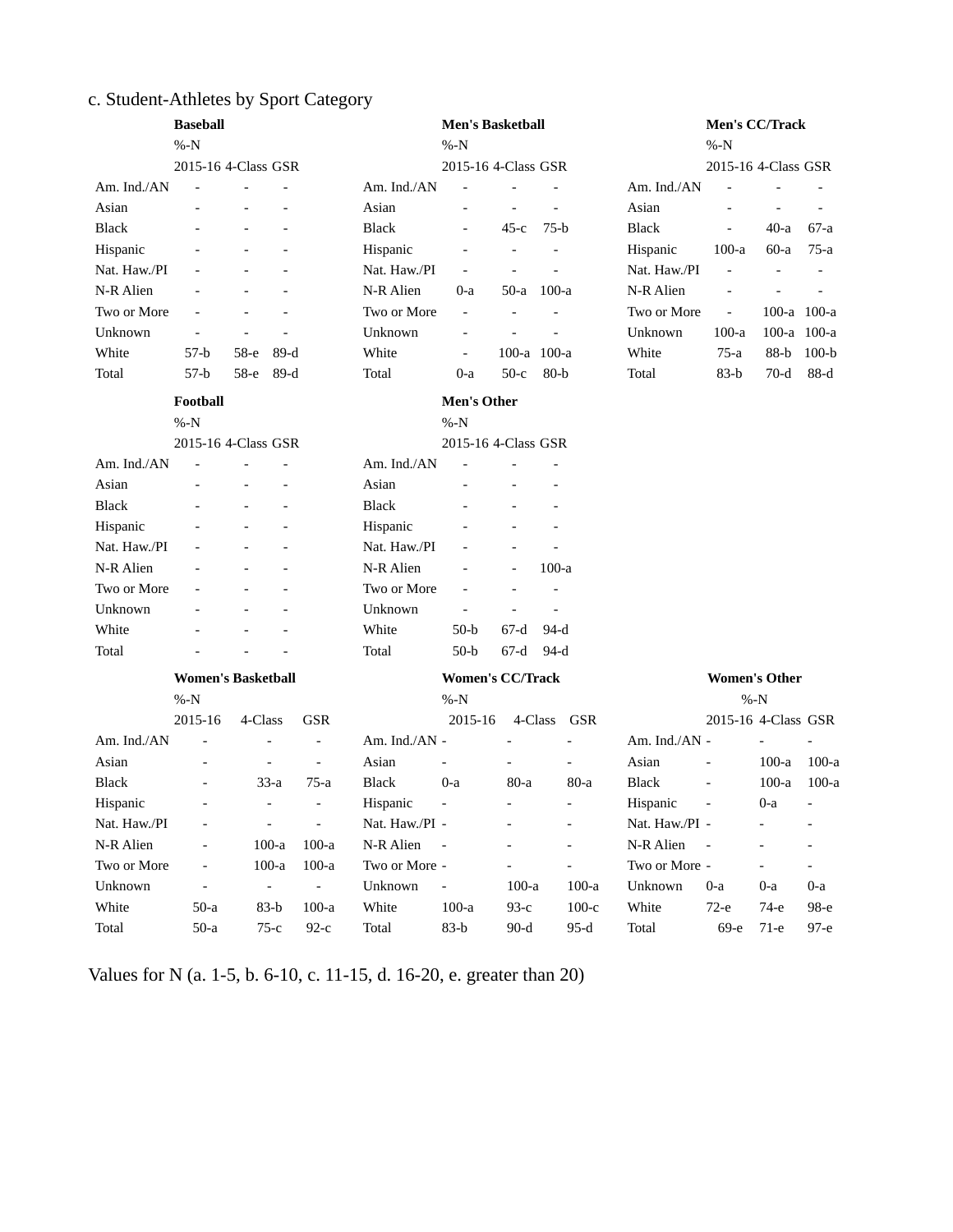### **2. Undergraduate-Enrollment Data (All full-time baccalaureate-degree seeking students enrolled 2021-22)**

| a. All Students | Men | Women | <b>Total</b> | <b>b.</b> Student-athletes # | Men      | Women        | <b>Total</b> |
|-----------------|-----|-------|--------------|------------------------------|----------|--------------|--------------|
|                 | N   | N     | N            |                              | N        | N            | N            |
| Am. Ind./AN     | 5   | 3     | 8            | Am. Ind./AN                  | 0        | 0            | 0            |
| Asian           | 24  | 37    | 61           | Asian                        | 0        | 5            | 5            |
| <b>Black</b>    | 206 | 188   | 394          | <b>Black</b>                 | 22       | 18           | 40           |
| Hispanic        | 106 | 152   | 258          | Hispanic                     |          | 3            | 4            |
| Nat. Haw./PI    | 3   | 5     | 8            | Nat. Haw./PI                 | $\Omega$ | $\mathbf{0}$ | $\Omega$     |
| N-R Alien       | 35  | 25    | 60           | N-R Alien                    | 3        | 13           | 16           |
| Two or More     | 38  | 60    | 98           | Two or More                  | $\theta$ | 2            | ን            |
| Unknown         | 10  | 9     | 19           | Unknown                      | 0        | $\mathbf{0}$ | $\Omega$     |
| White           | 497 | 502   | 999          | White                        | 33       | 113          | 146          |
| Total           | 924 | 981   | 1905         | Total                        | 59       | 154          | 213          |

# c. Student-Athletes # By Sports Category

Men

Women

|              | <b>Basketball</b> | <b>Baseball</b> | <b>CC/Track</b> | Football | Other |
|--------------|-------------------|-----------------|-----------------|----------|-------|
| Am. Ind./AN  |                   |                 |                 |          |       |
| Asian        |                   |                 |                 |          |       |
| Black        | 11                |                 |                 |          |       |
| Hispanic     |                   |                 |                 |          |       |
| Nat. Haw./PI |                   |                 |                 |          |       |
| N-R Alien    |                   |                 |                 |          |       |
| Two or More  |                   |                 |                 |          |       |
| Unknown      |                   |                 |                 |          |       |
| White        |                   | 20              | 13              |          |       |
| Total        | 13                | 23              | 23              |          |       |

|              | <b>Basketball</b> | <b>CC/Track</b> | Other    |
|--------------|-------------------|-----------------|----------|
| Am. Ind./AN  | $\theta$          | 0               | $\theta$ |
| Asian        | $\theta$          | 0               | 5        |
| <b>Black</b> | 5                 | 10              | 3        |
| Hispanic     | 0                 | $\Omega$        | 3        |
| Nat. Haw./PI | 0                 | 0               | 0        |
| N-R Alien    | $\theta$          | 6               | 7        |
| Two or More  | 1                 | $\theta$        | 1        |
| Unknown      | $\theta$          | 0               | 0        |
| White        | 7                 | 13              | 93       |
| Total        | 13                | 29              | 112      |

#Only student-athletes receiving athletics aid are included in this report.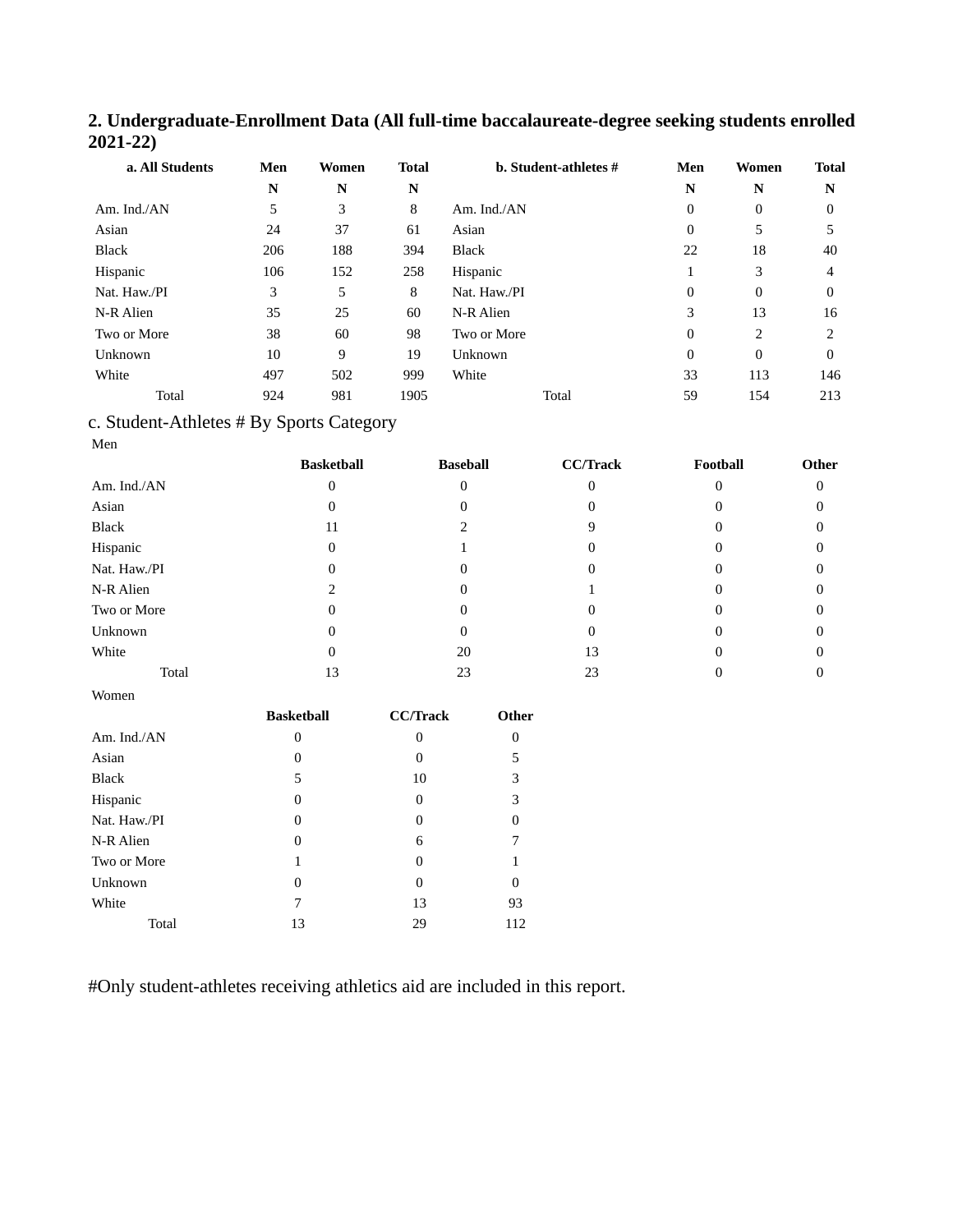

## NCAA DIVISION I GRADUATION RATES INSTITUTION REPORT INFORMATION

#### Introduction.

This information sheet and the NCAA Division I Graduation Rates Institution Report have been prepared by the NCAA, based on data provided by the institution in compliance with NCAA Bylaw 18.4.2.2.1 (admissions and graduation-rate disclosure) and the federal Student Right-to-Know Act. Please note, the NCAA will make this report public.

The Graduation Rates Institution Report gives graduation information about the most recent six-year graduating class of students and student-athletes who entered as freshmen in 2015-16. The graduation rate (percent) is based on a comparison of the number (N) of students who entered a college or university and the number of those who graduated within six years. For example, if 100 students entered and 60 graduated within six years, the graduation rate is 60 percent.

The Graduation Rates Institution Report provides information about two groups of students:

#### 1. All Students.

All undergraduate students who were enrolled in a full-time program of studies for a baccalaureate degree; and

#### 2. Student-Athletes.

Student-athletes who received athletics aid from the school for any period of time during their entering year. [Note: Athletics aid is a grant, scholarship, tuition waiver or other assistance from a college or university that is awarded on the basis of a student's athletics ability.]

Two different measures of graduation rates are presented in this report: Federal Graduation Rate and NCAA Division I Graduation Success Rate (GSR). The Federal Graduation Rate indicates the percentage of freshmen who entered and received athletics aid during a given academic year who graduated within six years. The GSR adds to the first-time freshmen, those students who entered midyear as well as studentathletes who transferred into an institution and received athletics aid. Both the Federal Graduation Rate and the GSR subtract students from the entering cohort who are considered allowable exclusions (i.e., those who either die or become permanently disabled, those who leave the school to join the armed forces, foreign services or attend a religious mission). In addition, the GSR subtracts those who left the institution prior to graduation, had athletics eligibility remaining and would have been academically eligible to compete had they returned to the institution.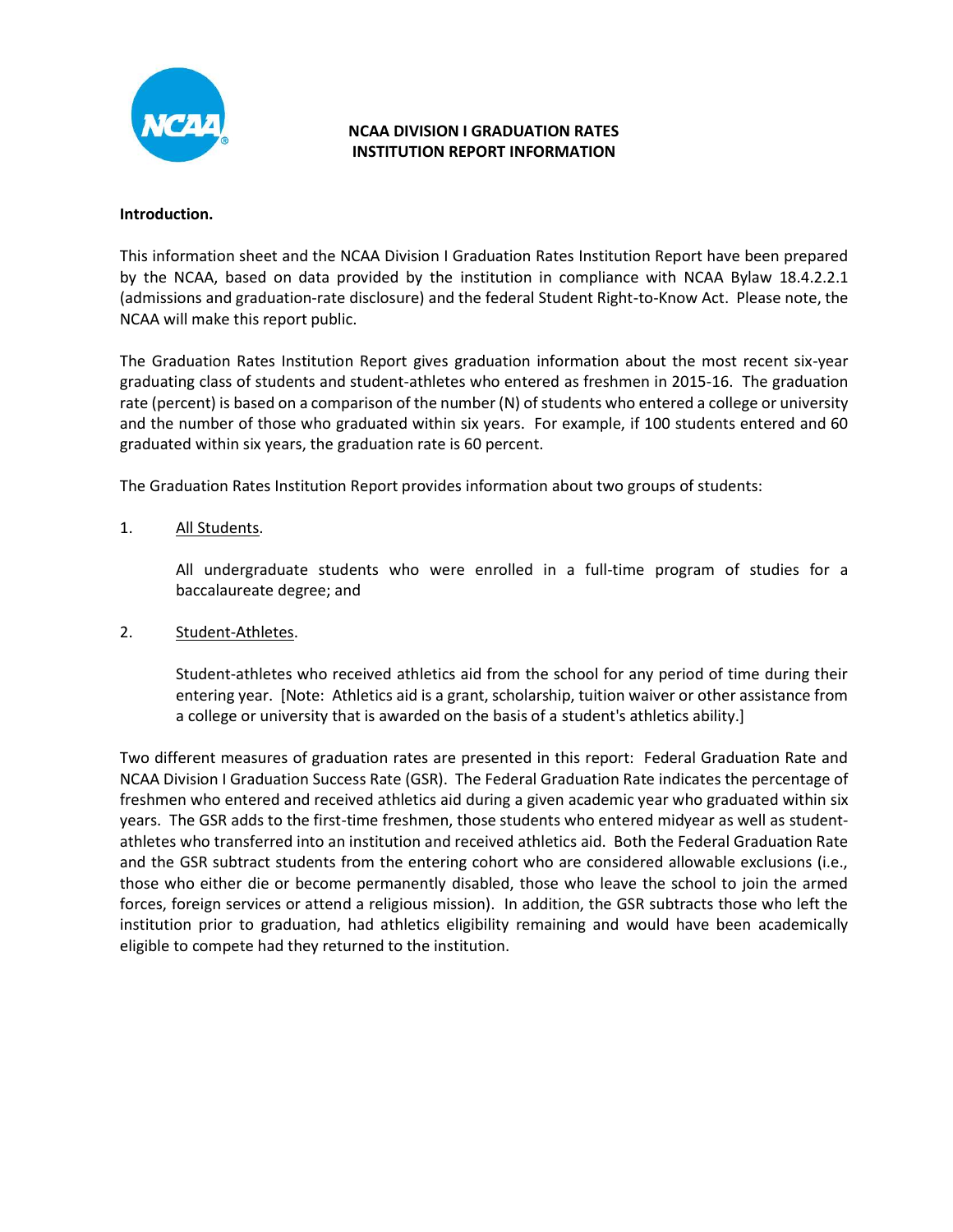NCAA Division I Graduation Rates CAA Division I Graduation Rates<br>Institution Report Information<br>ovember 29, 2021<br>age No. 2 November 29, 2021 Page No. 2

#### Graduation Rates Report.

The box at the top of the Graduation Rates Institution Report provides the most recent class (i.e., 2015-16) and four-class Federal Graduation Rate (i.e., 2012-13 through 2015-16) for all students and for student-athletes who received athletics aid at this school. Additionally, this box provides GSR data (i.e., 2012-13 through 2015-16) for student-athletes.

#### 1. Graduation- Rates Data.

 The second section of the report provides Federal Graduation Rate and GSR data for all students, student-athletes and student-athletes by sport group. (Note: Pursuant to the Student Right-to-Know Act, anytime a cell containing cohort numbers includes only one or two students, the data in that cell and one other will be suppressed so that no individual can be identified.)

#### a. All Students.

 This section provides the freshman-cohort graduation rates for all full-time, degreeseeking students by race or ethnic group. It shows the rate for men who entered as freshmen in 2015-16 and the four-class average, which includes those who entered as freshmen in 2012-13, 2013-14, 2014-15 and 2015-16. The same rates are provided for women. The total for 2015-16 is the rate for men and women combined, and the four-class average is for all students who entered in 2012-13, 2013-14, 2014-15 and 2015- 16.

#### b. Student-Athletes.

 This section provides the freshman-cohort graduation rates and the GSR for studentathletes in each race and ethnic group who received athletics aid. Information is provided for men and women separately and for all student-athletes.

#### c. Student-Athletes by Sports Categories.

 This section provides the identified graduation rates as in 1-b for each of the eight sports categories. (The small letters indicate the value of N according to the legend at the bottom of 1-c.)

#### 2. Undergraduate-Enrollment Data.

#### a. All Students.

 This section indicates the total number of full-time, undergraduate, baccalaureate, degree-seeking students enrolled for the 2021 fall term and the number of men and women in each racial or ethnic group (not just freshmen).